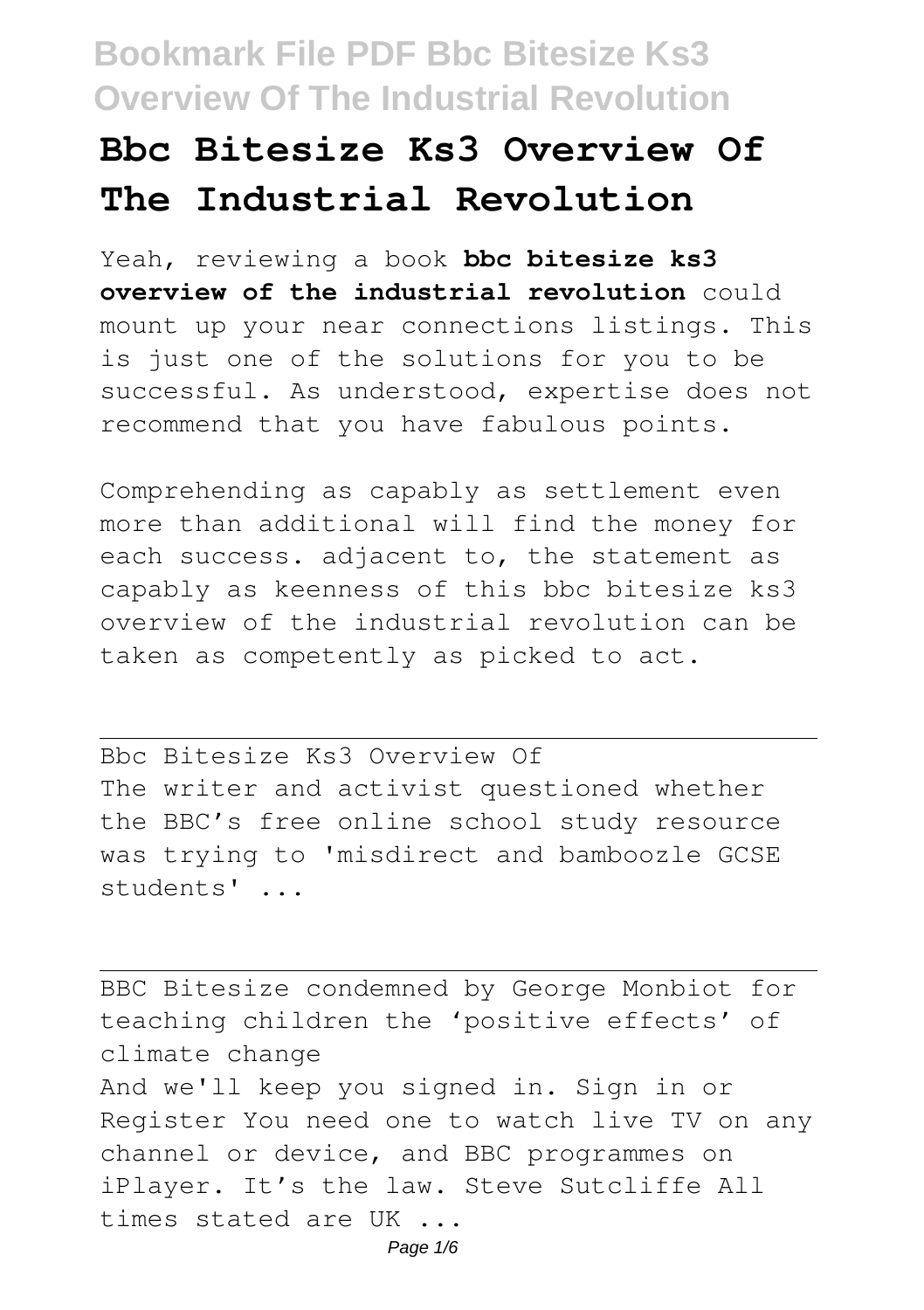Tour de France - stage two And we'll keep you signed in. Sign in or Register You need one to watch live TV on any channel or device, and BBC programmes on iPlayer. It's the law. Steve Sutcliffe All times stated are UK ...

Crashes mar finale as Merlier wins Tour de France stage three And we'll keep you signed in. Sign in or Register You need one to watch live TV on any channel or device, and BBC programmes on iPlayer. It's the law. Edited by Claire Heald All times stated are ...

Javid says health role a huge responsibility And we'll keep you signed in. Sign in or Register You need one to watch live TV on any channel or device, and BBC programmes on iPlayer. It's the law. All times stated are UK Click on fixture to ...

Listen: T20 Blast - commentary from four games And we'll keep you signed in. Sign in or Register You need one to watch live TV on any channel or device, and BBC programmes on iPlayer. It's the law. Lorraine McKenna All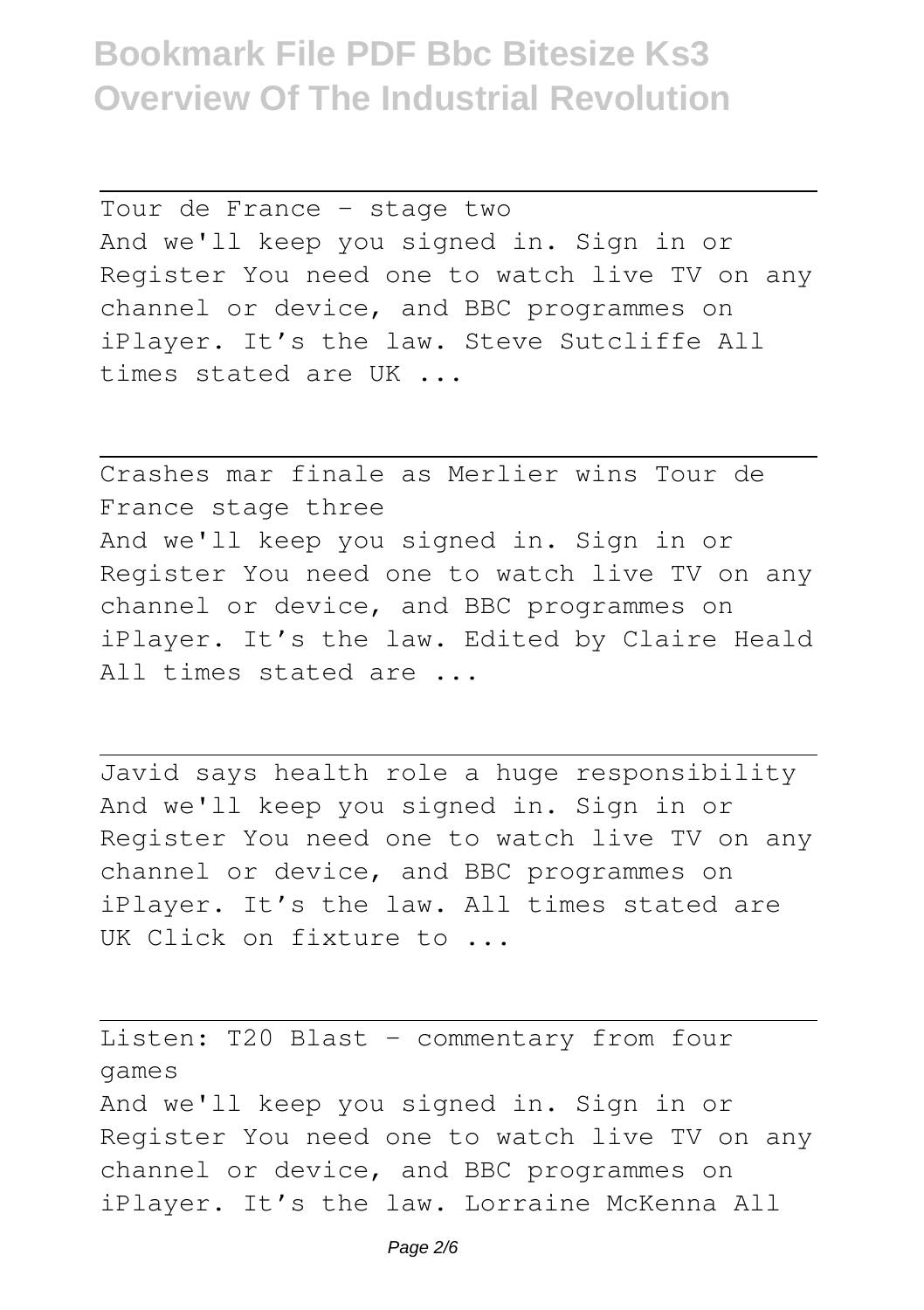times stated are UK ...

How Styrian GP practice unfolded And we'll keep you signed in. Sign in or Register You need one to watch live TV on any channel or device, and BBC programmes on iPlayer. It's the law. Amy Canavan All times stated are UK And on ...

Euro 2020: Debate & analysis of Scotland's campaign And we'll keep you signed in. Sign in or Register You need one to watch live TV on any channel or device, and BBC programmes on iPlayer. It's the law. All times stated are UK Struggling Salford ...

Listen: Championship & League 1 commentaries And we'll keep you signed in. Sign in or Register You need one to watch live TV on any channel or device, and BBC programmes on iPlayer. It's the law. Lorraine McKenna All times stated are UK ...

How Styrian GP qualifying unfolded And we'll keep you signed in. Sign in or Register You need one to watch live TV on any channel or device, and BBC programmes on iPlayer. It's the law. All times stated are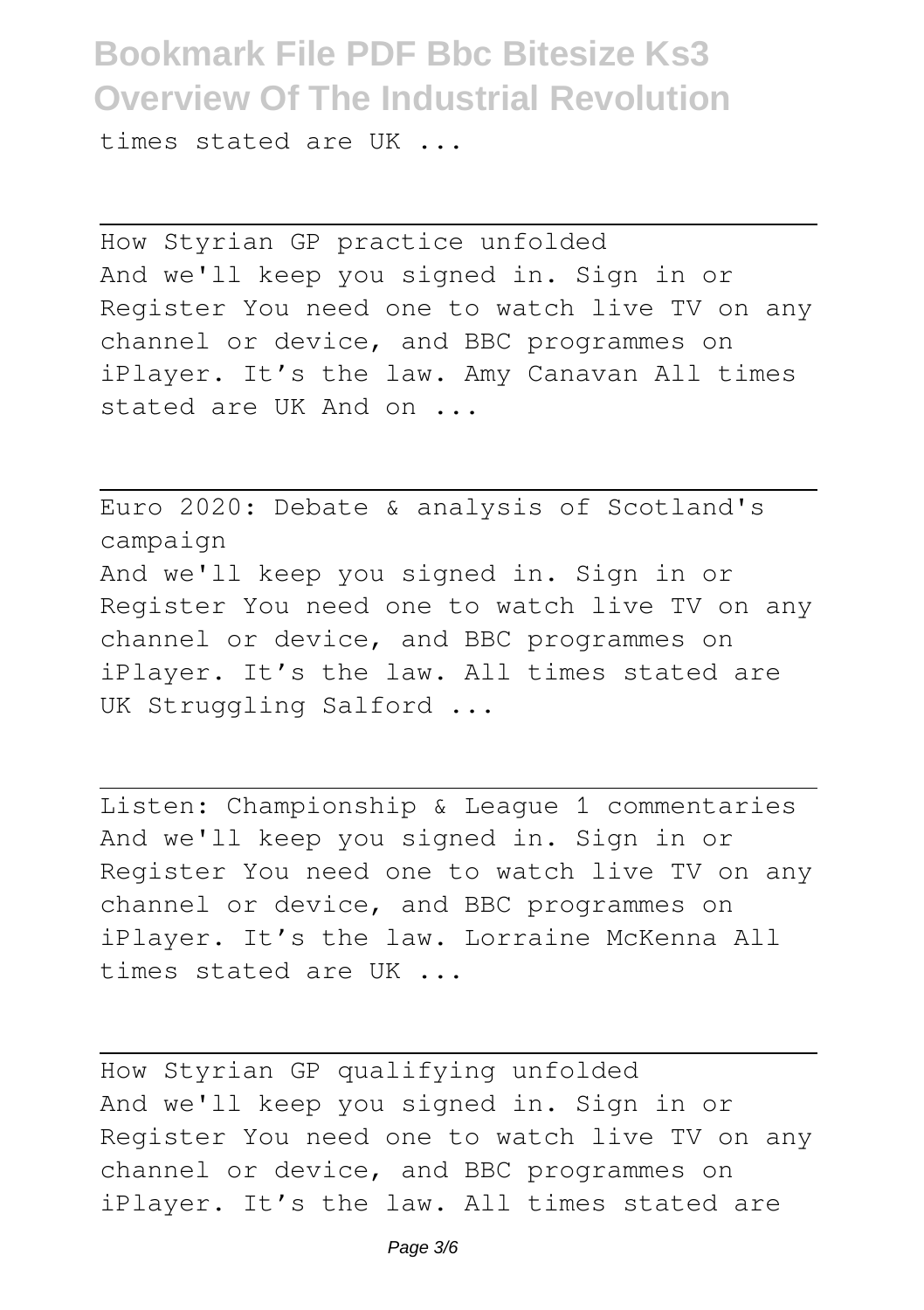UK Two-time champion ...

Watch: Wimbledon qualifying - GB's Swan in action And we'll keep you signed in. Sign in or Register You need one to watch live TV on any channel or device, and BBC programmes on iPlayer. It's the law. All times stated are UK The gentlemen's ...

Catch-up: Wimbledon qualifying - GB's McHugh in action And we'll keep you signed in. Sign in or Register You need one to watch live TV on any channel or device, and BBC programmes on iPlayer. It's the law. All times stated are UK This is the 46th ed ...

Catch-up: Eastbourne - action from day three And we'll keep you signed in. Sign in or Register You need one to watch live TV on any channel or device, and BBC programmes on iPlayer. It's the law. Michael Emons and Alex Bysouth All times ...

Catch-up: Shapovalov, Kohlschreiber & Monfils in action - court 12 Use icon to listen to Foyle Sportsound. And we'll keep you signed in. Sign in or Register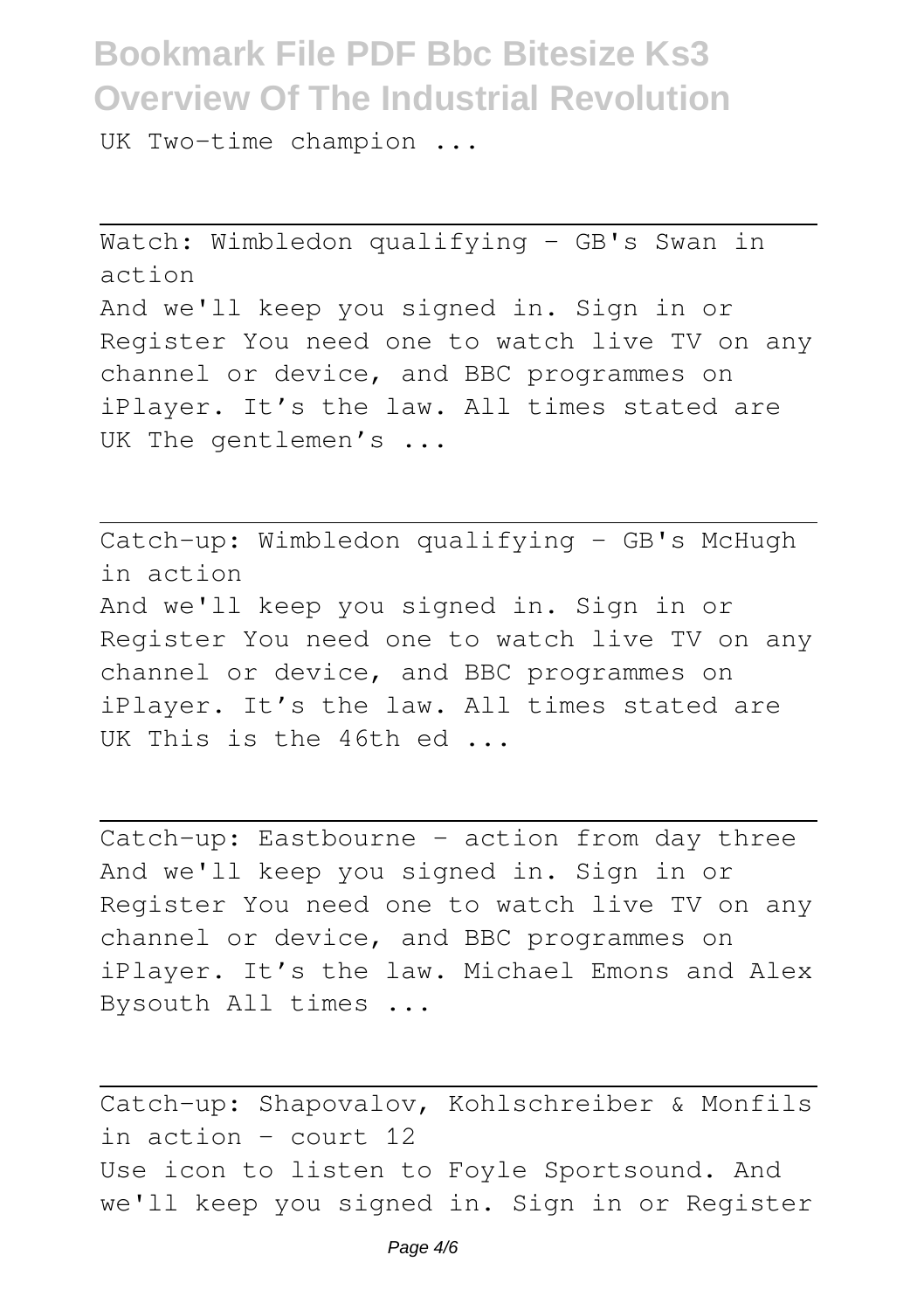You need one to watch live TV on any channel or device, and BBC programmes on iPlayer. It's the law.

Listen: Dundalk 2-1 Derry City Sign in or Register You need one to watch live TV on any channel or device, and BBC programmes on iPlayer. It's the law. All times stated are UK Dublin 3-31 Antrim 0-22 Dublin  $1-17$  Antrim  $0-12$ ,

Listen again: Dublin v Antrim in Leinster SHC And we'll keep you signed in. Sign in or Register You need one to watch live TV on any channel or device, and BBC programmes on iPlayer. It's the law. All times stated are UK Jake Mamo runs in a ...

Listen: Wigan v Warrington And we'll keep you signed in. Sign in or Register You need one to watch live TV on any channel or device, and BBC programmes on iPlayer. It's the law. Luke Reddy All times stated are UK I am ...

British Olympic trials: Asher-Smith wins 100m in 10.97, Hughes disqualified from men's race And we'll keep you signed in. Sign in or Register You need one to watch live TV on any